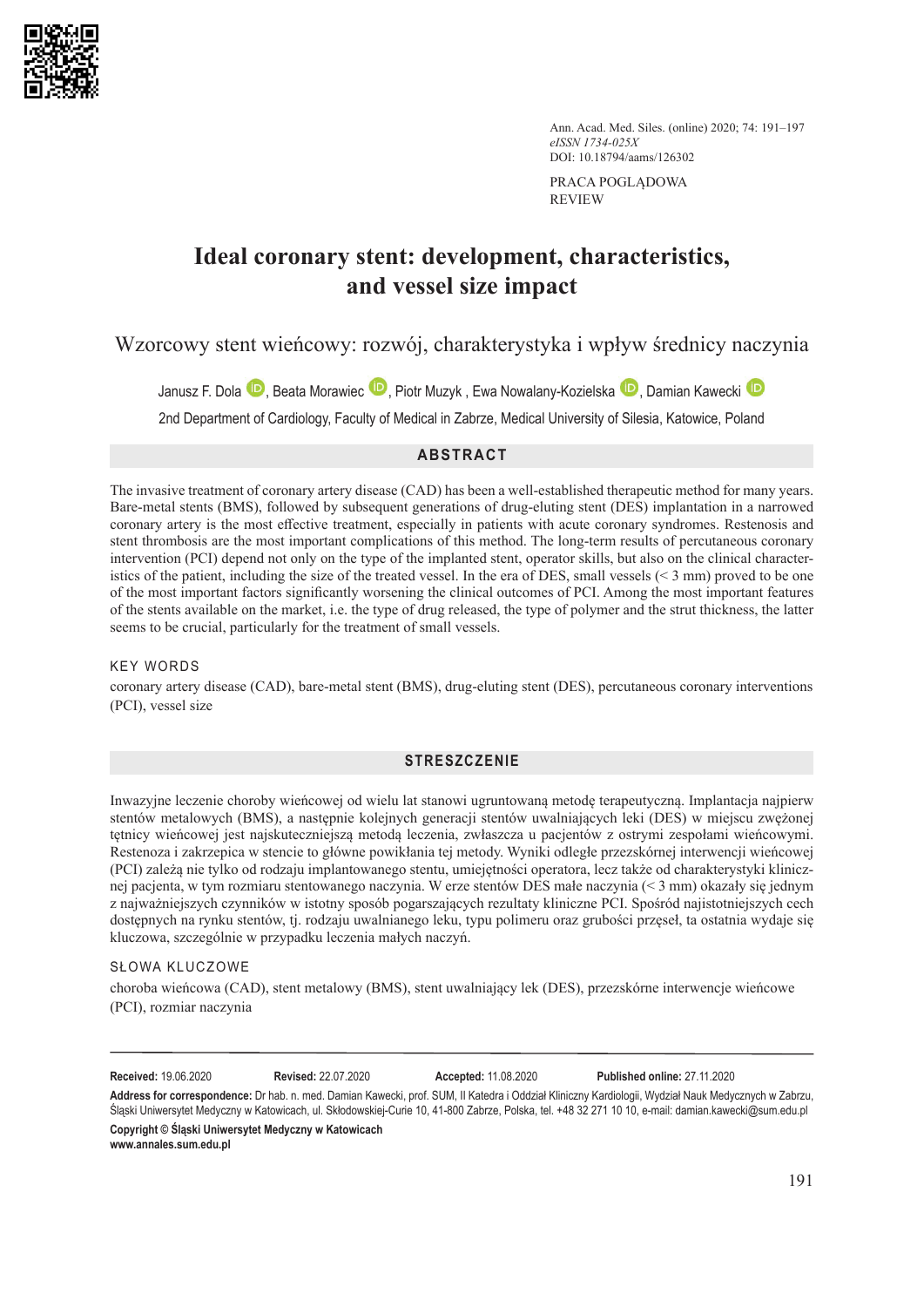

## **INTRODUCTION**

The invasive treatment of coronary artery disease (CAD) has been a well-established therapeutic method for many years. Percutaneous coronary intervention (PCI), has developed over years regarding the type of stent, the technique of the procedure and adoption to clinical settings. The long-term results of PCI also depend on the angiographic and in-situ characteristics of the treated lesion, including the size of the vessel.

#### **Historical perspective**

The beginning of interventional cardiology in terms of CAD dates back to 1977 when Andreas Grüntzig, a German physician who lived in Zurich, for the first time applied a balloon-tipped catheter to perform angioplasty in a conscious patient with significant left anterior descending artery stenosis. Despite the excellent immediate and long-term outcomes, an increasing number of plain old balloon angioplasty (POBA) procedures revealed the problem of so-called restenosis, i.e. a recurrence of stenosis in the dilated part of the vessel. This complication was observed even in 30–50% of patients. In addition, approximately 3% of patients presented with myocardial infarction secondary to acute occlusion of the artery [1,2,3,4]. The clinical application of the concept of stent implanting dating back to 1964 was not undertaken until 1986, when the self- -expanding woven mesh stent (Wallstent) was used for the first time (Schneider) [5]. Soon other structures appeared on the market – the first two stents, the use of which was approved in 1994 by the Food and Drug Administration (FDA) included the Palmaz-Schatz Stent (Johnson & Johnson) and Gianturco-Roubin Flex Stent (The Cook Inc.) [6]. Two large multicenter randomized clinical trials (STRESS and BENESTENT) showed (based on the Palmaz-Schatz stent) that the new technology allowed restenosis to be reduced by 20–30% compared to POBA [7,8]. This success, however, was soon overshadowed by subacute stent thrombosis in even 18% of patients. Initially, attempts were made to address this problem using aggressive anticoagulant treatment with vitamin K antagonists, which resulted in further complications (i.e. bleeding). Soon, there was even a temporary suspension of the routine use of stents that were applied only in the case of balloon angioplasty failure. At that stage, many cardiologists predicted the early end of this technology.

The safety of percutaneous angioplasty with stent implantation was restored by Prof. Colombo, who postulated for the first time the replacement of warfarin with ticlopidine, prepared some form of instruction describing the methodology of proper stent implantation (still valid until today) and drew attention to the absolute necessity for the use of high pressure balloon inflation during stent implantation (min. 14–18 atm), which was confirmed by intravascular ultrasound technology that was revolutionary at that time [9]. A similar opinion was shared by Prof. Serruys in the paper with the con-

troversial title: *"Who was thrombogenic: The stent or the doctor ?"* [10].

#### **First-generation des**

In the case of bare-metal stents (BMS), including the most studied cobalt-chromium Multi-Link Vision (Abbott), there was still a concern about repeat revascularization. Restenosis was still found in 15–30% of patients. Studies on the etiopathogenesis showed that it was caused by excessive neointimal proliferation in response to periprocedural vascular wall injury followed by inflammatory response [11,12]. As a result, interventional cardiologists were soon provided with a new tool – antiproliferative drug-eluting stents (DES). They were aimed at improving the efficacy of the percutaneous treatment of CAD. And indeed, during the first period of their application (i.e. from the publication of the results of the RAVEL trial in 2001 to the World Congress of Cardiology in Barcelona in 2006), it seemed that the new technology met the challenges. Taxus (Boston Scientific) and Cypher (Cordis) were the precursors of DES. They were structures made of 316 L stainless steel with a strut thickness of 132–140 µm coated with a durable, non-biocompatible polymer matrix that provided a controlled release of the drug, i.e. anti- -cancer paclitaxel (Taxus; PES) and sirolimus (Cypher; SES), that is an immunosuppressive macrolide antibiotic. The aim of these agents was to delay the "healing" of the vessel after stent implantation, and thus to prevent endothelial cell proliferation as the cause of restenosis by inhibiting the migration of smooth muscle cells toward the endothelium and disruption of the cell cycle. The clinical benefits of DES were shown in the TAXUS-IV study which found that restenosis occurred in 26.6% of patients with implanted BMS in a 9-month follow-up, while this percentage was only 7.9% in the group of patients after PES implantation [13,14].

Unexpectedly, the World Congress of Cardiology in Barcelona in 2006 with the speech of Professor Camenzind brought doubts regarding DES safety. Some alarming data were presented, according to which the number of myocardial infarctions and coronary angioplasty-related deaths was higher in the group of sirolimus-eluting stents (SES) (6.3%) compared to BMS (3.9%) [15]. The BASKET-LATE study confirmed an increase in major adverse cardiac events (MACE) after 7 to 18 months following DES implantations compared to BMS implantation [16]. The results of a series of studies and meta-analyses confirming this trend were soon published. Nonetheless, the discrepancies were related to the statistical significance of endpoints such as the overall mortality, cardiac mortality, and non-fatal myocardial infarction [17,18,19,20,21]. Thrombosis and its clinical consequences received a great deal of attention not only in the medical community, but also among patients. In American public media, DES were even compared to "tiny time bombs" [22].

Both Cypher and Taxus stents were approved by the FDA based on randomized clinical trials with a short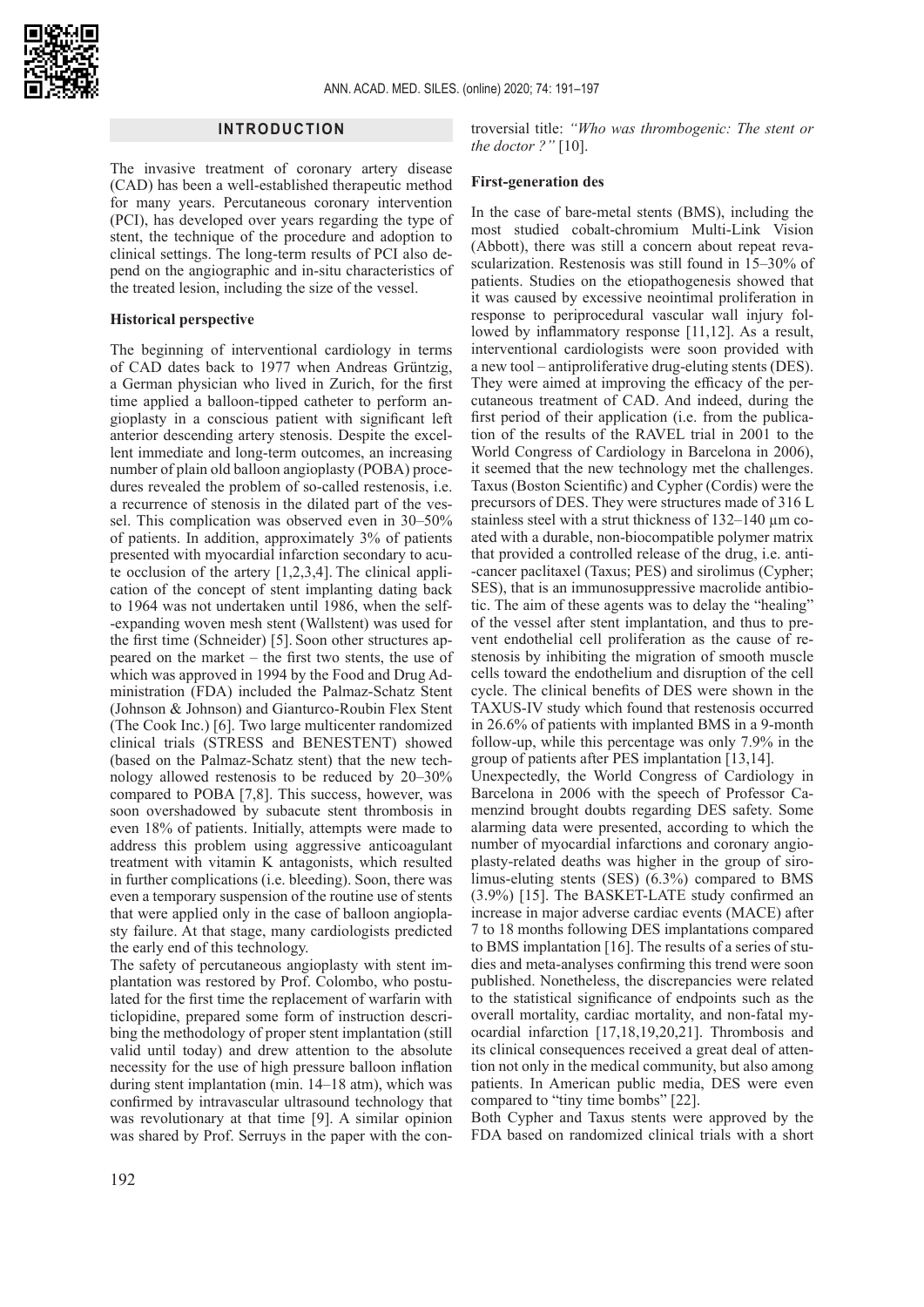

follow-up. Reevaluation of the safety of DES was carried out in 2006, by an FDA-appointed panel of 21 experts [23]. Considering a new definition of stent thrombosis developed by the Academic Research Consortium (ARC), attention was drawn to the necessity of continuing dual antiplatelet therapy consisting of acetylsalicylic acid and a platelet adenosine diphosphate receptor antagonist (Dual Antiplatelet Therapy; DAPT) for 12 months in patients with a low risk of bleeding (a 6-month DAPT period in the BASKET-LATE study). The implantation of DES in accordance with the manufacturer's recommendations ("on-label") was safe, while a higher risk of DES thrombosis in "off-label" cases (60% of DES use) was not associated with an increased risk of death or myocardial infarction compared to BMS [24].

#### **Second-generation des**

Due to the high heterogeneity of the clinical effects of the implantation of DES vs. BMS characterizing the ideal stent is challenging. From the clinical perspective, it should fulfill the criteria of high efficacy (low percentage of restenosis), and high safety (low thrombogenicity). From the procedural perspective, emphasis should be placed on easy delivery to the treated segment of the vessel. After introducing drug elution and DAPT, it was soon confirmed that thrombosis was the result of delayed stent strut endothelialization owing to antiproliferative drugs released by DES and a proinflammatory effect of the polymer [25,26,27]. As a result, the release of new drugs, a thinner strut platform as well as biocompatible, biodegradable polymers or even no polymer were introduced. The so-called second-generation DES, such as Endeavor/Resolute (Medtronic) releasing zotarolimus (ZES), and Xience (Abbott) releasing everolimus (EES) were approved for use as early as in 2008. The steel structure of first-generation DES was replaced by a cobalt-chromium structure with a significantly reduced stent strut thickness  $(81-91 \mu m)$ , which was coated with a thinner, durable biocompatible polymer (durable-polymer DES; DP-DES). Comparisons of the long-term effects after Xience stent implantation (EES) vs. Taxus stent implantation (PES) showed the advantage of Xience in reducing overall mortality as well as improvement in individual safety and efficacy parameters [28,29]. In a 3-year follow-up, possible and definite stent thrombosis was reported in 1.4% of patients after EES implantation compared to 4.9% after PES implantation [28,29]. This was also confirmed by numerous large registers. The risk of very late stent thrombosis in the EES group decreased by 76% compared to PES and by 67% compared to SES [30]. Similar conclusions were also observed based on the Swedish SCAAR registry (about 95000 patients) in which the percentage of restenosis decreased by 38%, the percentage of stent thrombosis decreased by 43% and the risk of death decreased by 23% in the case of second-generation DES compared to first-generation DES [31]. The structures (ZES Resolute and EES Xience) provided similar long-term clinical results when they were directly

compared [32,33,34]. BMS and first-generation DES were completely supplanted by second-generation DES which became the treatment of choice for stable CAD and acute coronary syndromes. This was confirmed by the ESC guidelines (2012) on the management of ST-segment elevation myocardial infarction (STEMI), which recommended the use of DES during primary PCI as the preferred method in relation to BMS implantation (Recommendation Class IIa) [35].

### **Third-generation des**

Another milestone in the development of stents was related to DES with a biodegradable polymer and polymer-free stents (referred to as third-generation DES) following the assumption that the polymer was responsible for maintaining the inflammatory process within the vessel wall and delayed stent strut endothelization crucial to restenosis and stent thrombosis [36,37]. Biodegradable polymer DES (BP-DES) appeared on the market and included Orsiro (Biotronik), Nobori (Terumo), Synergy (Boston Scientific) and Biomatrix (Biosensors International), followed by polymer-free DES (PF-DES) such as Coroflex ISAR (B. Braun), BioFreedom (Biosensors International) and Cre8 (Alvimedica). Stents based on a biodegradable polymer were the subjects of many prospective and retrospective observations. The Nobori stent did not achieve better safety or efficacy parameters compared to the Xience stent in a 5-year follow-up [38]. In turn, the Synergy stent, in which the everolimus-eluting biodegradable polymer is located only on the side of the vessel wall (abluminally) and the surface of the strut exposed to the blood stream is in essence a BMS, unexpectedly caused more acute stent thrombosis compared to the Xience stent (1.2% vs.  $0.3\%$ ; p = 0.032) [39,40]. Similar conclusions were also found in other studies [41,42,43] and meta-analyses [44,45]. BP-DES did not contribute to a reduction in adverse clinical events compared to new-generation DP-DES, which are distinguished by the most favorable efficacy-to-safety ratio among all DES available on the market. This is particularly visible in the case of the Xience stent. In addition, BP-DES do not allow shortening of DAPT compared to new-generation DP- -DES due to a worse safety profile than new-generation DP-DES during the first year after implantation. It is known that polymers which require active reabsorption significantly increase the local inflammation of the vessel wall compared to durable polymers [46,47]. In turn, *in-vitro* studies showed that a durable fluorinated copolymer (used e.g. in Xience and Promus stents) activated platelets to a lesser extent compared to other polymers [48,49] or even the uncoated metal surface of the stent, which had a thrombo-protective effect [50].

The concept of DES with no polymer resulted in the release of the BioFreedom polymer-free biolimus-eluting stent (PF-BES), which was characterized by an increased percentage of restenosis compared to DP-EES in an 18-month follow-up. However, after applying the propensity-score-matching method, the above trend lost statistical significance. No differences were reported in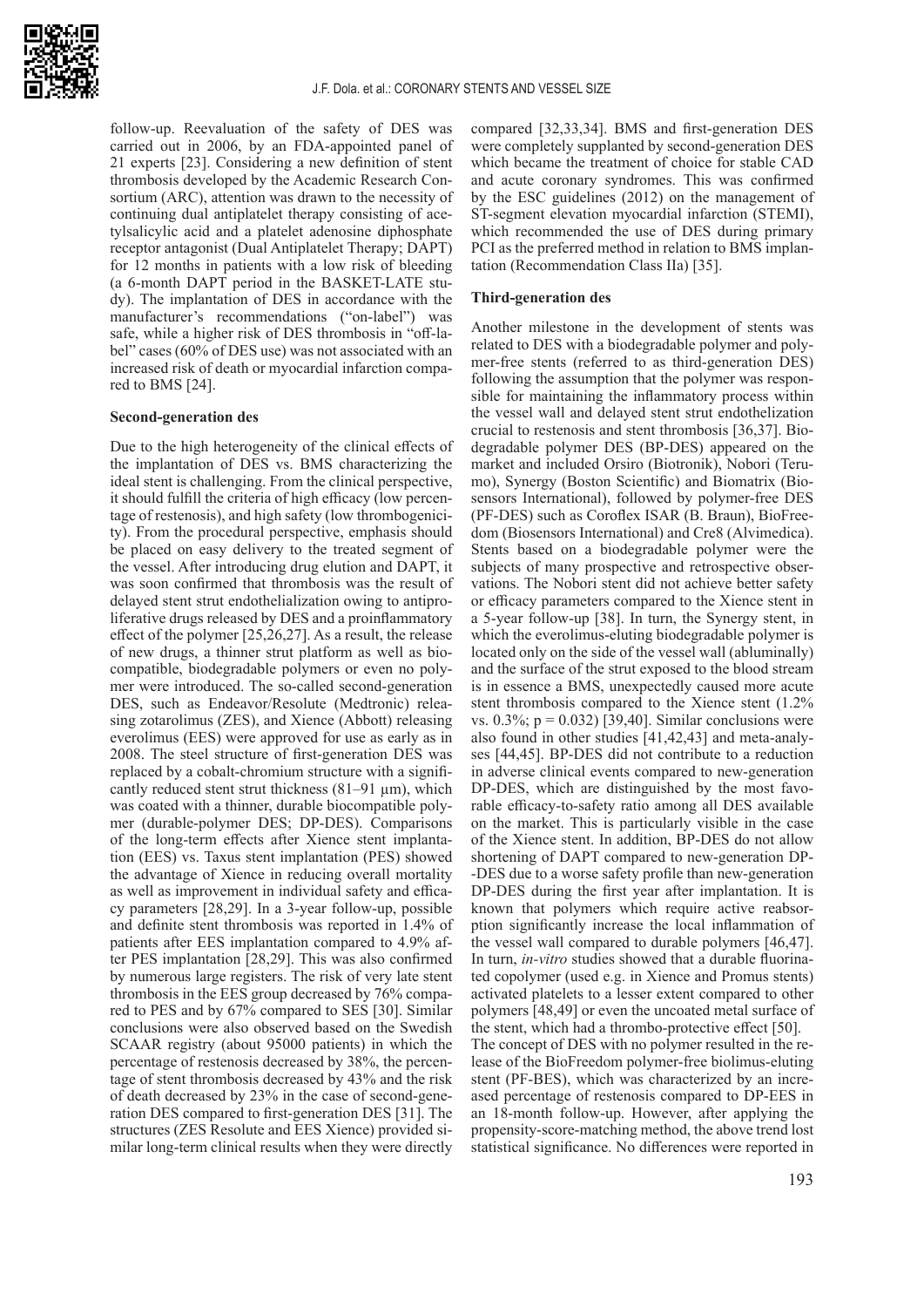

terms of safety [51]. Nevertheless, in the case of this device the possibility of shortening DAPT to 1 month after stent implantation in stable CAD in patients with an increased bleeding risk (IIb) according to the 2017 ESC guidelines should be underlined [52]. Another polymer-free sirolimus- and probucol-eluting stent (Coroflex ISAR) did not improve the safety or efficacy parameters as compared to DP-ZES (Resolute) in a one-year follow-up [53].

#### **Size of treated vessel. Stent strut thickness**

In the era of first-generation DES, many comparisons were made between them and BMS. Detailed analyses in patient subgroups demonstrated that in large coronary arteries  $(> 3$  mm) the advantage of first-generation DES in reducing the percentage of restenosis in relation to BMS was lower than in the case of small vessels [54,55,56,57]. Moreover, several registries showed that first-generation DES implantation in large vessels resulted in an increased prevalence of adverse events secondary to stent thrombosis, i.e. fatal myocardial infarction over a 6-month follow-up [56,58]. An inverse relationship was observed in the case of small vessels (< 3 mm) where the DES anti-restenotic potential was so significant that it outweighed all the DES-related disadvantages in terms of safety [56,59,60,61]. Moreover, the clinical presentation of stent thrombosis depends on the vessel size. In the case of large vessels, stent thrombosis often results in myocardial infarction or even death, while it may remain clinically silent in small vessels. In a large prospective study comparing the clinical and angiographic results after implantation of first-generation DES, i.e. SES-Cypher vs. PES-Taxus, Elezi et al. observed that the size of the treated vessel < 2.41 mm was an independent risk factor for restenosis. A statistically significant advantage in terms of target lesion revascularization (TLR) in favor of SES (8.6% for SES vs. 16.4% for PES;  $p = 0.002$ ) was also observed only in the small vessel subgroup  $( $2.41 \text{ mm}$ ).$ Furthermore, the size of the vessel did not affect the risk of myocardial infarction or death in patients undergoing SES or PES implantation [62]. Similar results were also obtained by other researchers [63,64].

After new-generation DES restored an acceptable level of safety to PCI, the efficacy of this method was again scrutinized. It was observed that in some groups of patients (sometimes referred to in Anglo-Saxon literature as "challenging"), the clinical outcomes were still worse than in the general population. A cohort of patients with CAD in small vessels is one of such groups. The treatment of lesions in small vessels has always been a challenge for interventional cardiology [65,66,67,68,69]. The DUTCH PEERS study (TWEN-TE II) showed that a subgroup of patients undergoing PCI with second-generation DES (DP-EES or DP-ZES) at least in one vessel with a diameter smaller than 2.5 mm had worse prognosis compared to patients in whom such revascularization was not required (target lesion failure – TLF  $9.5\%$  vs.  $5.4\%$ ; P log rank  $= 0.001$ ) as indicated in a 2-year follow-up [70]. In the pooled analysis comparing PCI with first-generation DES (PES) and second-generation DP-EES in a 2-year follow-up, the percentage of MACE was significantly higher in the subgroup of PCI in vessels with a diameter  $\leq$  2.65 mm and/or with a length  $>$  13.4 mm compared to PCI in short lesions in large vessels. Of note, the prevalence of thrombosis after DP-EES implantation was low and was independent from the complexity of the lesion [71].

Second-generation DES appeared on the market more than 10 years ago. It seemed that the plateau was achieved in which most of the available structures provided good and comparable results crucial for the prognosis with slight DP-EES supremacy. In 2019, the results of two multicenter prospective trials were reported, both showing the advantage of BP-SES (Orsiro) over DP-ZES (Resolute Integrity): the first in terms of revascularization of the same target lesion in small vessels (< 2.5 mm) with a lower rate of TLR in favor of Orsiro in a one-year follow-up (2.1%, vs. 5.3%, respectively,  $p = 0.009$  [72]; and the second, in primary angioplasty in STEMI, TLF was significantly less prevalent after BP-SES Orsiro implantation compared to DP-EES Xience (4% vs. 6%) [73]. Similar conclusions were observed later on [74]. Thinner stent struts (Orsiro – strut thickness dependent on the stent diameter: 60 µm for 2.25–3.0 mm diameter sizes and 80  $\mu$ m for 3.5–4.0 mm, Synergy – 71  $\mu$ m, Xience and Promus – 81  $\mu$ m, Resolute Integrity – 91  $\mu$ m) are related to a smaller footprint within the artery, which is associated with reduced wall damage, reduced local inflammation and hence the promotion of healing, which is crucial for the prevention of excessive endothelial proliferation and stent thrombosis [75,76]. Thinner stent struts are also related to a lower percentage of occluded collateral vessels, which has a direct impact on a reduction in the number of periprocedural myocardial infarctions, mostly observed after anterior descending artery revascularization (multiple small septal and oblique branches, large vascular area) [74,77,78]. Studies using new visualization technologies, such as three-dimensional intravascular ultrasound (3D-IVUS) and computational fluid dynamics (CFD) allowed better understanding of the etiology of adverse postprocedural clinical events. It had been previously reported that the thickness of the stent struts had a key influence on the extent of blood flow disorders in the stented vessel [79,80,81,82,83].

The introduction of a fully bioresorbable scaffold (BVS) Absorb (Abbott) with a strut thickness of up to 157 µm, which was the first representative of fourth-generation DES, was disappointing and eventually resulted in its withdrawal from the market. It was due to an increased incidence of myocardial infarction in the revascularized vessel (TV-MI 6% vs.  $1\%$ ;  $p = 0.011$ ) and more prevalent stent thrombosis  $(2.3\% \text{ vs. } 0.7\%, \text{ p} = 0.01)$ in a 3-year follow-up compared to DP-EES Xience. It was also demonstrated that a small vessel diameter (< 2.25 mm) was an independent risk factor for TLF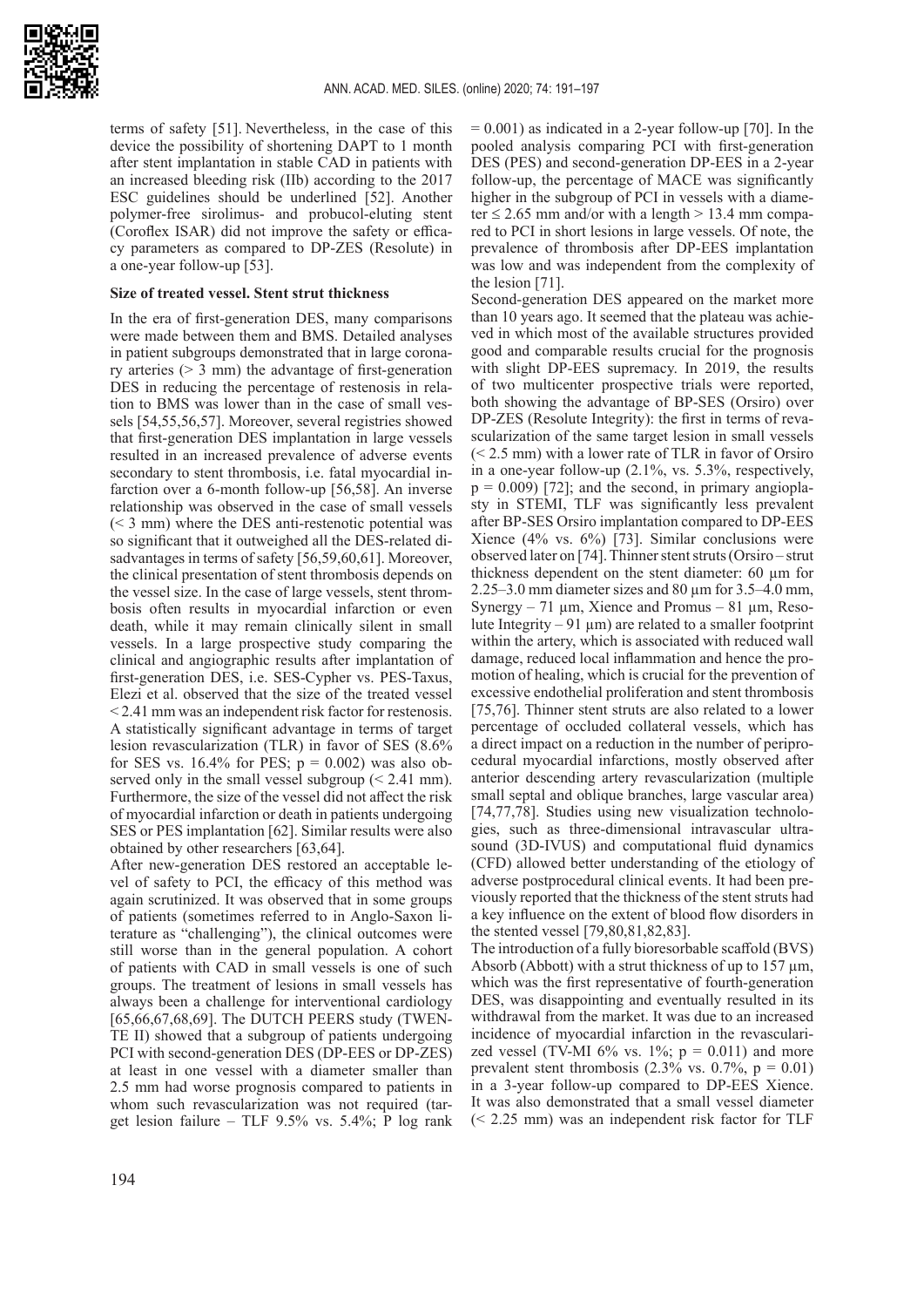[84,85]. However, extensive work is being continued on further development of the promising bioresorbable scaffold technology.

### **CONCLUSIONS**

To conclude, revascularization with first-generation DES was associated with a lower risk of restenosis, but with a higher risk of late stent thrombosis compared to BMS. Second- and third-generation DES significantly

#### **Author's contribution**

Study design – D. Kawecki, B. Morawiec, J.F. Dola Literature research – J.F. Dola, P. Muzyk Writing the draft of the manuscript – J.F. Dola Critical review of the manuscript – E. Nowalany-Kozielska, D. Kawecki

#### **REFERENCE**

**1.** Kardiologia Interwencyjna. Red. nauk. G. Brzezińska-Rajszys, M. Dąbrowski, W. Rużyłło, A. Witkowski. Wydawnictwo Lekarskie PZWL. Warszawa 2009, s. 27–31.

**2.** Moscucci M. Grossman & Baim's Cardiac Catheterization, Angiography, and Intervention. 7th Edition. Lippincott Williams & Wilkins. Philadelphia 2006, s. 76–79.

**3.** Cardiovascular Catheterization and Intervention: A Textbook of Coronary, Peripheral, and Structural Heart Disease. Ed. D. Mukherjee, E. Bates, M. Roffi, D. Moliterno. CRC Press. Texas 2010, s. 173–194.

**4.** Cardiac catheterization and percutaneous interventions. Ed. I. Kay, M. Sabate, M. Costa. Taylor & Francis Group. London 2004, s. 16–44, doi. org/10.3109/9780203494837.

**5.** Carrié D., Elbaz M., Andrieu M., Cantié P., Fourcade J., Puel J. Ten-year clinical and angiographic follow-up of coronary wallstent. Am. J. Cardiol. 2000; 85(1): 95–98, doi:10.1016/S0002-9149(99)00613-X.

**6.** Butany J., Carmichael K., Leong S.W., Collins M.J. Coronary artery stents: identification and evaluation. J. Clin. Pathol. 2005; 58(8): 795–804, doi: [10.1136/jcp.2004.024174](http://dx.doi.org/10.1136/jcp.2004.024174).

**7.** Fischman D.L., Leon M.B., Baim D.S., Schatz R.A., Savage M.P., Penn I., Detre K., Veltri L., Ricci D., Nobuyoshi M. et al. A randomised comparison of coronary-stent placement and balloon angioplasty in the treatment of coronary artery disease. N. Engl. J. Med. 1994; 331(8): 496–501, doi: [10.1056/](https://www.nejm.org/doi/full/10.1056/NEJM199408253310802) [NEJM199408253310802](https://www.nejm.org/doi/full/10.1056/NEJM199408253310802).

**8.** Serruyes P.W., de Jaegere P., Kiemeneij F., Macaya C., Rutsch W., Heyndrickx G., Emanuelsson H., Marco J., Legrand V., Materne P. et. al. A comparison of balloon expandable-stent implantation with balloon angioplasty in patients with coronary artery disease. On behalf of the Benestent Study Group. N. Engl. J. Med. 1994; 331(8): 489–495, doi: 10.1056/NEJM199408253310801.

**9.** Moussa I., Di Mario C., Di Francesco L., Reimers B., Blengino S., Colombo A. Subacute stent thrombosis and the anticoagulation controversy: Changes in drug therapy, operator technique, and the impact of intravascular ultrasound. Am. J. Cardiol. 1996; 78(3A): 13–17, doi: [10.1016/S0002-9149\(96\)00486-9](https://doi.org/10.1016/S0002-9149(96)00486-9).

**10.** Serruys P.W., Di Mario C. Who was thrombogenic: The stent or the doctor? Circulation 1995; 91(6): 1891–1893, doi: [10.1161/01.CIR.91.6.1891.](https://www.ahajournals.org/doi/10.1161/01.CIR.91.6.1891)

**11.** Hoffmann R., Jansen C., Konig A., Haager P.K., Kerckhoff G., vom Dahl J., Klauss V., Hanrath P., Mudra H. Stent design related neointimal tissue proliferation in human coronary arteries; an intravascular ultrasound study. Eur. Heart J. 2001; 22(21): 2007–2014, doi: [10.1053/euhj.2001.2606](https://doi.org/10.1053/euhj.2001.2606).

**12.** Handbook of coronary stents. Ed. P.W. Serruys, B. Rensing. CRC Press. London 2001, s. 34–60.

**13.** Cheng-Lai A., Frishman W.H. Sirolimus-eluting coronary stents: novel devices for the management of coronary artery disease. Am. J. Ther. 2004; 11(3): 218–228, doi: 10.1097/00045391-200405000-00011.

**14.** Halkin A., Stone G.W. Polymer-based paclitaxel-eluting stents in percutaneous coronary intervention: a review of the TAXUS trials. J. Interv. Cardiol. 2004; 17(5): 271–282, doi: 10.1111/j.1540-8183.2004.04040.x.

**15.** Camenzind E., Steg P.G., Wijns W. Stent thrombosis late after implantation of first-generation drug-eluting stents: a cause for concern. Circulation 2007; 115(11): 1440–1455, doi: [10.1161/CIRCULATIONAHA.106.666800](https://doi.org/10.1161/CIRCULATIONAHA.106.666800).

**16.** Pfisterer M., Brunner-La Rocca H.P., Buser P.T., Rickenbacher P., Hunziker P., Mueller C., Jeger R., Bader F., Osswald S., Kaiser C. Late clinical events after clopidogrel discontinuation may limit the benefit of drug-eluting stents: an observational study of drug-eluting versus bare-metal stents. J. Am. Coll. Cardiol. 2006; 48(12): 2584–2591, doi: 10.1016/j.jacc.2006.10.026.

improved the long-term efficacy and safety in comparison to first-generation DES and BMS [86]. Based on the 15 years of experience in treating patients with DES, the strut thickness seems to have the greatest impact on the clinical outcomes, particularly in PCI for lesions in small vessels.

The development of interventional cardiology in terms of CAD is related to a further decrease in strut thickness [87] and improvement in the bioresorbable scaffold (BVS) [88,89].

**17.** Nordmann A.J., Briel M., Bucher H.C. Mortality in randomized controlled trials comparing drug-eluting vs. bare metal stents in coronary artery disease: a meta-analysis. Eur. Heart J. 2006; 27(23): 2784–2814, doi: [10.1093/eurheartj/](https://doi.org/10.1093/eurheartj/ehl282) [ehl282](https://doi.org/10.1093/eurheartj/ehl282).

**18.** Baim D.S., Mehran R., Kereiakes D.J., Gross T.P., Simons M., Malenka D., Kaplan A.V. Postmarket Surveillance for Drug-Eluting Coronary Stents. A Comprehensive Approach. Circulation 2006; 113: 891–897, doi: 10.1161/ circulationaha.105.569657.

**19.** Mauri L., Hsieh W.H., Massaro M., Ho K.K., D'Agostino R., Cutlip D.E. Stent thrombosis in randomized clinical trials of drug-eluting stents. N. Engl. J. Med. 2007; 356(10): 1020–1029, doi: 10.1056/NEJMoa067731.

**20.** Stettler C., Wandel S., Allemann S., Kastrati A., Morice M.C., Schömig A., Pfisterer M.E., Stone G.W., Leon M.B., Suarez de Lezo J., Goy J.J. et al. Outcomes associated with drug-eluting and bare-metal stents: a collaborative network meta-analysis. Lancet 2007; 370(9591): 937–948, doi: [10.1016/](https://doi.org/10.1016/S0140-6736(07)61444-5) [S0140-6736\(07\)61444-5](https://doi.org/10.1016/S0140-6736(07)61444-5).

**21.** Lagerqvist B., James S.K., Stenestrand U., Lindbäck J., Nilsson T., Wallentin L. Long-term outcomes with drug-eluting stents versus bare-metal stents in Sweden. N. Engl. J. Med. 2007; 356(10): 1009–1019, doi: 10.1056/NEJ-Moa067722.

**22.** Bazell R. Millions face risk from drug-coated stents. NBC News. 2007. [http://www.nbcnews.com/id/15816251/ns/health-heart\\_health/t/millions-face](http://www.nbcnews.com/id/15816251/ns/health-heart_health/t/millions-face-)risk-drug-coated-stents/#.XjoXTNThA1J [dostęp: 18.05.2020].

**23.** Cutlip D.E., Windecker S., Mehran R., Boam A., Cohen D.J., van Es G.A., Steg P.G., Morel M.A., Mauri L., Vranckx P., McFadden E. et al. Clinical end points in coronary stent trials: a case for standardized definitions. Circulation 2007; 115(17): 2344–2351, doi: [10.1161/CIRCULATIONAHA.106.685313](https://doi.org/10.1161/CIRCULATIONAHA.106.685313).

**24.** Boam A. Update to FDA Statement on Coronary Drug-Eluting Stents. U.S. Department of Health and Human Services. Food and Drug Administration. 2008

**25.** Kotani J., Awata M., Nanto S., Uematsu M., Oshima F., Minamiguchi H., Mintz G.S., Nagata S. Incomplete neointimal coverage of sirolimus-eluting stents: angioscopic findings. J. Am. Coll. Cardiol. 2006; 47(10): 2108–2111, doi: [10.1016/j.jacc.2005.11.092](https://doi.org/10.1016/j.jacc.2005.11.092).

**26.** Finn A.V., Joner M., Nakazawa G., Kolodgie F., Newell J., John M.C., Gold H.K., Virmani R. Pathological correlates of late drug-eluting stent thrombosis: strut coverage as a marker of endothelialization. Circulation 2007; 115(18): 2435–2441, doi: [10.1161/CIRCULATIONAHA.107.693739](https://doi.org/10.1161/CIRCULATIONAHA.107.693739).

**27.** Daemen J., Wenaweser P., Tsuchida K., Abrecht L., Vaina S., Morger C., Kukreja N., Jüni P., Sianos G., Hellige G., van Domburg R.T. et al. Early and late coronary stent thrombosis of sirolimus-eluting and paclitaxel-eluting stents in routine clinical practice: data from a large two-institutional cohort study. Lancet 2007; 369(9562): 667–678, doi: [10.1016/S0140-6736\(07\)60314-6](https://doi.org/10.1016/S0140-6736(07)60314-6).

**28.** [Gada H.](https://www.ncbi.nlm.nih.gov/pubmed/?term=Gada H%5BAuthor%5D&cauthor=true&cauthor_uid=24239202), [Kirtane A.J](https://www.ncbi.nlm.nih.gov/pubmed/?term=Kirtane AJ%5BAuthor%5D&cauthor=true&cauthor_uid=24239202)., [Newman W.](https://www.ncbi.nlm.nih.gov/pubmed/?term=Newman W%5BAuthor%5D&cauthor=true&cauthor_uid=24239202), Sanz M., Hermiller J.B., Mahaffey K.W., Cutlip D.E., Sudhir K., Hou L., Koo K., Stone G.W. 5-year results of a randomized comparison of XIENCE V everolimus-eluting and TAXUS paclitaxel-eluting stents: final results from the SPIRIT III trial (clinical evaluation of the XIENCE V everolimus eluting coronary stent system in the treatment of patients with de novo native coronary artery lesions). [JACC Cardiovasc.](https://www.ncbi.nlm.nih.gov/pubmed/24239202) [Interv.](https://www.ncbi.nlm.nih.gov/pubmed/24239202) 2013; 6(12): 1263–1266, doi: [10.1016/j.jcin.2013.07.009](https://doi.org/10.1016/j.jcin.2013.07.009).

**29.** Kedhi E., Joesoef K.S., McFadden E., Wassing J., van Mieghem C., Goedhart D., Smits P.C. Second-generation everolimus-eluting and paclitaxel-eluting stents in real-life practice (COMPARE): a randomised trial. Lancet 2010; 375(9710): 201–209, doi: [10.1016/S0140-6736\(09\)62127-9](https://doi.org/10.1016/S0140-6736(09)62127-9).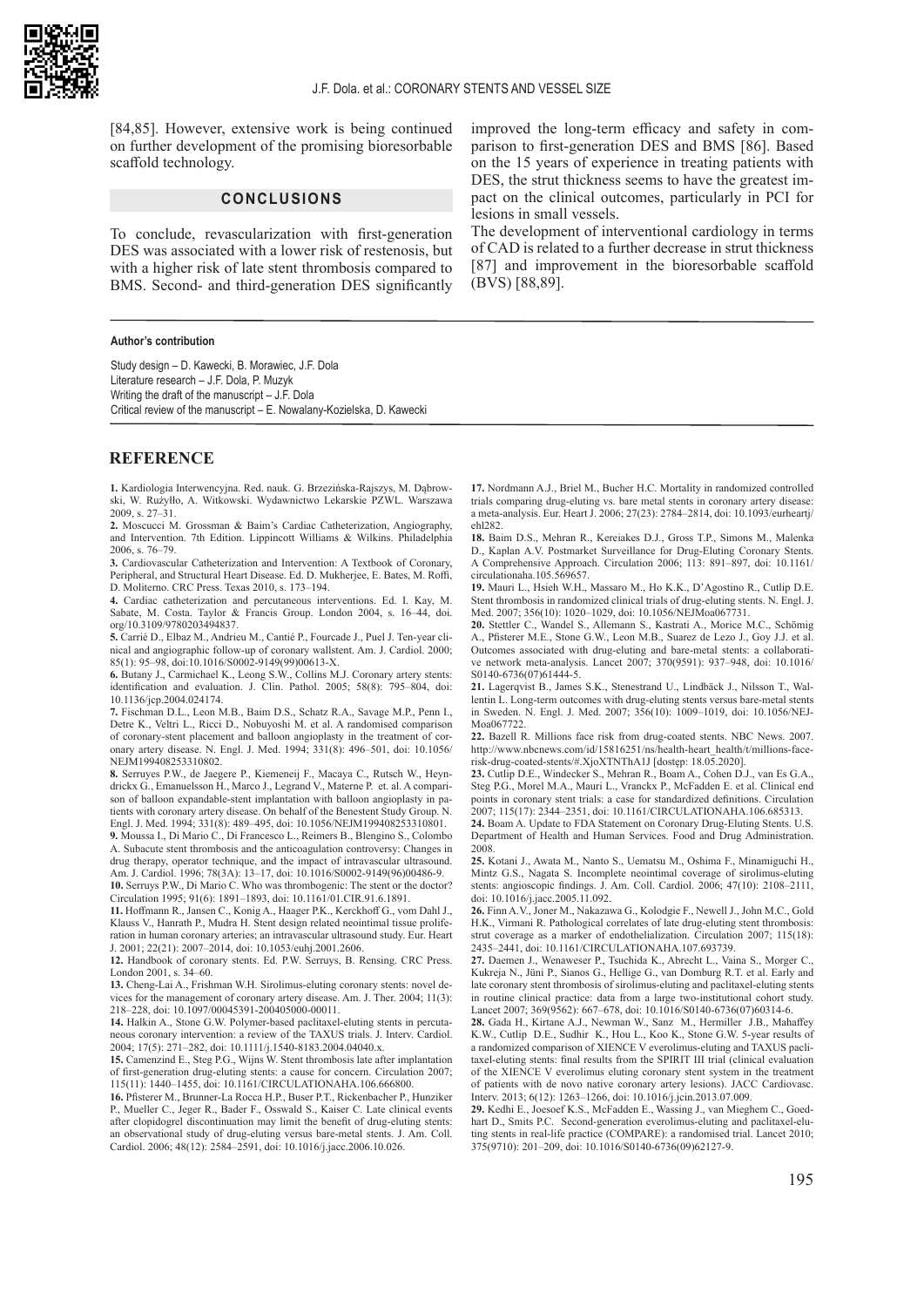

**30.** Räber L., Magro M., Stefanini G.G., Kalesan B., van Domburg R.T., Onuma Y., Wenaweser P., Daemen J., Meier B., Jüni P., Serruys P.W., Windecker S. Very late coronary stent thrombosis of a newer-generation everolimus-eluting stent compared with early-generation drug-eluting stents: a prospective cohort study. Circulation 2012; 125(9): 1110–1121, doi: [/10.1161/CIRCULATIONA-](https://doi.org/10.1161/CIRCULATIONAHA.111.058560)[HA.111.058560](https://doi.org/10.1161/CIRCULATIONAHA.111.058560).

**31.** Sarno G., Lagerqvist B., Fröbert O., Nilsson J., Olivecrona G., Omerovic E., Saleh N., Venetzanos D., James S. Lower risk of stent thrombosis and restenosis with unrestricted use of 'new-generation' drug-eluting stents: a report from the nationwide Swedish Coronary Angiography and Angioplasty Registry (SCAAR). Eur. Heart J. 2012; 33(5): 606–613, doi: [10.1093/eurheartj/ehr479](https://doi.org/10.1093/eurheartj/ehr479). **32.** Silber S., Windecker S., Vranckx P., Serruys P.W. Unrestricted randomised use of two new generation drug-eluting coronary stents: 2-year patient-related versus stent-related outcomes from the RESOLUTE All Comers trial. Lancet 2011; 377(9773): 1241–1247, doi: [10.1016/S0140-6736\(11\)60395-4](https://doi.org/10.1016/S0140-6736(11)60395-4).

**33.** Tandjung K., Sen H., Lam M.K., Basalus M.W., Louwerenburg J.H., Stoel M.G., van Houwelingen K.G., de Man F., Linssen G.C.M., Saïd S.A.M., Nienhuis M.B. et al. Clinical outcome following stringent discontinuation of dual antiplatelet therapy after 12 months in real-world patients treated with second-generation zotarolimus-eluting resolute and everolimus-eluting Xience V stents: 2-year follow-up of the randomized TWENTE Trial. J. Am. Coll. Cardiol. 2013; 61: 2406–2416, doi: [10.1016/j.jacc.2013.04.005](https://doi.org/10.1016/j.jacc.2013.04.005).

**34.** Taniwaki M., Stefanini G.G., Silber S., Richardt G., Vranckx P., Serruys P.W., Buszman P.E., Kelbaek H., Windecker SRESOLUTE All-Comers Investigators. 4-year clinical outcomes and predictors of repeat revascularization in patients treated with new-generation drug-eluting stents: a report from the RESOLUTE All-Comers trial (A Randomized Comparison of a Zotarolimus- -Eluting Stent With an Everolimus-Eluting Stent for Percutaneous Coronary Intervention). J. Am. Coll. Cardiol. 2014; 63(16): 1617–1625, doi: [10.1016/j.](https://doi.org/10.1016/j.jacc.2013.12.036) [jacc.2013.12.036](https://doi.org/10.1016/j.jacc.2013.12.036).

**35.** Steg P.G., James S.K., Atar D., Badano L.P., Blömstrom-Lundqvist C., Borger M.A., Di Mario C., Dickstein K., Ducrocq G., Fernandez-Aviles F., Gershlick A.H. et al. ESC Guidelines for the management of acute myocardial infarction in patients presenting with ST-segment elevation: The Task Force on the management of ST-segment elevation acute myocardial infarction of the European Society of Cardiology (ESC). Eur. Heart J. 2012; 33: 2569–2619, doi: [10.1093/eurheartj/ehs215](https://doi.org/10.1093/eurheartj/ehs215).

**36.** Muramatsu T., Onuma Y., Zhang Y.J., Bourantas C.V., Kharlamov A., Diletti R., Farooq V., Gogas B.D., Garg S., García-García H.M., Ozaki Y., Serruys P.W. Progress in treatment by percutaneous coronary intervention: the stent of the future. Rev. Esp. Cardiol. (Engl. Ed). 2013; 66(6): 483–496, doi: 10.1016/j. rec.2012.12.009.

**37.** Thakkar A.S., Dave B.A. Revolution of drug-eluting coronary stents: an analysis of market leaders. Eur. Med. J. 2016; 1(4): 114–125.

**38.** Smits P.C., Hofma S., Togni M., Vázquez N., Valdés M., Voudris V., Slagboom T., Goy J.J., Vuillomenet A., Serra A., Nouche R.T. et al. Abluminal biodegradable polymer biolimus-eluting stent versus durable polymer everolimuseluting stent (COMPARE II): a randomised, controlled, non-inferiority trial. Lancet 2013; 381 (9867): 651–660, doi: [10.1016/S0140-6736\(12\)61852-2](https://doi.org/10.1016/S0140-6736(12)61852-2).

**39.** Zanchin C., Ueki Y., Zanchin T., Häner J., Otsuka T., Stortecky S., Koskinas K.C. , Siontis G.C.M., Praz F., Moschovitis A., Hunziker L. et al. Everolimuseluting biodegradable polymer versus everolimus-eluting durable polymer stent for coronary revascularization in routine clinical practice. J. Am. Coll. Cardiol. Intv. 2019; 12(17): 1665–1675, doi: [10.1016/j.jcin.2019.04.046](https://doi.org/10.1016/j.jcin.2019.04.046).

**40.** Zanchin C., Yasushi U., Zanchin T. Everolimus-Eluting Biodegradable Polymer Versus Everolimus-Eluting Durable Polymer Stent for Coronary Revascularization in Routine Clinical Practice. JACC 2019; 12(17): 1665–1675, [doi.](https://doi.org/10.1016/j.jcin.2019.04.046) [org/10.1016/j.jcin.2019.04.046](https://doi.org/10.1016/j.jcin.2019.04.046).

**41.** Meredith I.T., Verheye S., Dubois C.L., Dens J., Fajadet J., Carrié D., Walsh S., Oldroyd K.G., Varenne O., El-Jack S., Moreno R. et al. Primary endpoint results of the EVOLVE trial: a randomized evaluation of a novel bioabsorbable polymer-coated, everolimus-eluting coronary stent. J. Am. Coll. Cardiol. 2012; 59(15): 1362–1370, doi: [10.1016/j.jacc.2011.12.016](https://doi.org/10.1016/j.jacc.2011.12.016).

**42.** Christiansen E.H., Jensen L.O., Thayssen P., Tilsted H.H., Krusell L.R., Hansen K.N., Kaltoft A.K., Maeng M., Kristensen S.D., Bøtker H.E, Terkelsen C.J. et al. For the Scandinavian Organization for Randomized Trials with Clinical Outcome (SORT OUT) V Investigators. Biolimus-eluting biodegradable polymer-coated stent versus durable polymer-coated sirolimus-eluting stent in unselected patients receiving percutaneous coronary intervention (SORT OUT V): a randomised non-inferiority trial. Lancet 2013; 381: 661–669, doi: 10.1016/ S0140-6736(12)61962-X.

**43.** Windecker S., Serruys P.W., Wandel S., Buszman P., Trznadel S., Linke A., Lenk K., Ischinger T., Klauss V., Eberli F., Corti R. et al. Biolimus-eluting stent with biodegradable polymer versus sirolimus-eluting stent with durable polymer for coronary revascularisation (LEADERS): a randomised noninferiority trial. Lancet 2008; 372 (9644): 1163–1173, doi: [10.1016/S0140-](https://doi.org/10.1016/S0140-6736(08)61244-1) [6736\(08\)61244-1](https://doi.org/10.1016/S0140-6736(08)61244-1).

**44.** Bangalore S., Toklu B., Amoroso N., Fusaro M., Kumar S., Hannan E.L., Faxon D.P., Feit F. Bare metal stents, durable polymer drug eluting stents, and biodegradable polymer drug eluting stents for coronary artery disease: mixed treatment comparison meta-analysis. BMJ 2013; 347: f6625, doi: [10.1136/bmj.](https://dx.doi.org/10.1136%2Fbmj.f6625) [f6625](https://dx.doi.org/10.1136%2Fbmj.f6625).

**45.** Palmerini T., Biondi-Zoccai G., Della Riva D., Mariani A., Sabaté M., Smits P.C., Kaiser C., D'Ascenzo F., Frati G., Mancone M., Genereux P., Stone G.W. Clinical outcomes with bioabsorbable polymer-versus durable polymer-based drug-eluting and bare-metal stents: evidence from a comprehensive network meta-analysis. J. Am. Coll. Cardiol. 2014; 63(4): 299–307, doi: [10.1016/j.](https://doi.org/10.1016/j.jacc.2013.09.061) [jacc.2013.09.061](https://doi.org/10.1016/j.jacc.2013.09.061).

**46.** De Scheerder I.K., Wilczek K.L., Verbeken E.V. et al. Biocompatibility of biodegradable and nonbiodegradable polymer-coated stents implanted in porcine peripheral arteries. Cardiovasc. Intervent. Radiol. 1995; 18: 227–232.

**47.** van der Giessen W.J., Lincoff A.M., Schwartz R.S., van Beusekom H.M., Serruys P.W., Holmes Jr D.R., Ellis S.G., Topol E.J. Marked inflammatory sequelae to implantation of biodegradable and nonbiodegradable polymers in porcine coronary arteries. Circulation 1996; 94(7): 1690–1697, doi: 10.1161/01. cir.94.7.1690.

**48.** Chinn J.A., Sauter J.A., Phillips Jr R.E., Kao W.J., Anderson J.M., Hanson S.R., Ashton T.R. Blood and tissue compatibility of modified polyester: thrombosis, inflammation, and healing. J. Biomed. Mater Res. 1998; 39(1): 130–140, doi: [10.1002/\(sici\)1097-4636\(19980101\)39:1<130::aid-jbm15>3.0.co; 2-j](https://doi.org/10.1002/(sici)1097-4636(19980101)39:1%3C130::aid-jbm15%3E3.0.co;2-j).

**49.** Liu T., Lin W., Huang L., Chen S., Yang M. Surface characteristics and hemocompatibility of PAN/PVDF blend membranes. Polym. Adv. Technol. 2005; 16(5): 413–419, doi: 10.1002/pat.592.

**50.** Kolandaivelu K., Swaminathan R., Gibson W.J., Kolachalama V.B., Nguyen- -Ehrenreich K.L., Giddings V.L., Coleman L., Wong G.K., Edelman E.R. Stent thrombogenicity early in high-risk interventional settings is driven by stent design and deployment and protected by polymer-drug coatings. Circulation 2011; 123(13): 1400–1409, doi: [10.1161/CIRCULATIONAHA.110.003210](https://dx.doi.org/10.1161%2FCIRCULATIONAHA.110.003210).

**51.** Pepe M., Biondi-Zoccai G., Corcione N., Nestola P.L., Ferraro P., Morello A., Conte S., Prati F., Bianchi F.P, Bortone A.S., Giordano A. Comparative effectiveness and safety of polymer-free biolimus-eluting stent and durable polymer everolimus-eluting stent in all-comer patients who underwent percutaneous coronary interventions. Am. J. Cardiol. 2019; 124(2): 195–204, doi: 10.1016/j. amjcard.2019.04.015.

**52.** Valgimigli M., Bueno H., Byrne R.A., Collet J.P., Costa F., Jeppsson A., Jüni P., Kastrati A., Kolh P., Mauri L., Montalescot G. 2017 ESC focused update on dual antiplatelet therapy in coronary artery disease developed in collaboration with EACTS: The Task Force for dual antiplatelet therapy in coronary artery disease of the European Society of Cardiology (ESC) and of the European Association for Cardio-Thoracic Surgery (EACTS). European Heart Journal 2018; 39(3): 213–260, doi: [10.1093/eurheartj/ehx419](https://doi.org/10.1093/eurheartj/ehx419).

**53.** Kufner S., Sorges J., Mehilli J., Cassese S., Repp J., Wiebe J., Lohaus R., Lahmann A., Rheude T., Ibrahim T., Massberg S. Randomized trial of polymerfree sirolimus- and probucol-eluting stents versus durable polymer zotarolimus-eluting stents: 5-year results of the ISAR-TEST-5 trial. JACC Cardiovasc. Interv. 2016; 9(8): 784–792, doi: [10.1016/j.jcin.2016.01.009](https://doi.org/10.1016/j.jcin.2016.01.009).

**54.** Yan B.P., Ajani A.E., New G., Duffy S.J., Farouque O., Shaw J., Sebastian M., Lew R., Brennan A., Andrianopoulos N., Reid C. et al. Are drug-eluting stents indicated in large coronary arteries? Insights from a multi-centre percutaneous coronary intervention registry. Int. J. Cardiol. 2008; 130(3): 374–379, doi: 10.1016/j.ijcard.2008.06.046.

55. Abe S., Sato A., Hoshi T., Maruta S. Drug-eluting versus bare-metal stents in large coronary arteries of patients with ST-segment elevation myocardial infarction: Findings from the ICAS registry. Journal of Cardiology 2014; 64(5): 377–383, doi: 10.1016/j.jjcc.2014.02.020.

**56.** Pfisterer M., Brunner-La Rocca H.P., Rickenbacher P., Hunziker P., Mueller C., Nietlispach F., Leibundgut G., Bader F., Kaiser C. Long-term benefit–risk balance of drug-eluting vs. bare-metal stents in daily practice: does stent diameter matter? Three-year follow-up of BASKET. European Heart Journal 2009; 30(1): 16–24, doi: [10.1093/eurheartj/ehn516](https://doi.org/10.1093/eurheartj/ehn516).

**57.** Brunner-La Rocca H.P., Kaiser C., Pfisterer M. Targeted stent use in clinical practice based on evidence from the BAsel Stent Cost Effectiveness Trial (BASKET). Eur. Heart J. 2007; 28(6): 719–725, doi: [10.1093/eurheartj/ehl490](https://doi.org/10.1093/eurheartj/ehl490). **58.** Jeger R.V., Schneiter S., Kaiser C., Bonetti P.O., Brunner-La Rocca H., Handke M., Osswald S., Buser P.T., Pfisterer M.E. Drug-eluting stents compared with bare metal stents improve late outcome after saphenous vein graft but not after large native vessel interventions. Cardiology 2009; 112(1): 49–55, doi: 10.1159/000137699.

**59.** Menozzi A., Solinas E., Ortolani P., Repetto A., Saia F., Piovaccari G., Manari A., Magagnini E., Vignali L., Bonizzoni E., Angelica P. et al. Twenty-four month clinical outcomes of sirolimus-eluting stents for the treatment of small coronary arteries: the long-term SES-SMART clinical study. Eur. Heart J. 2009; 30(17): 2095–2101, doi: [10.1093/eurheartj/ehp224](https://doi.org/10.1093/eurheartj/ehp224).

**60.** Rodriguez-Granillo G.A., Valgimigli M., Garcia-Garcia H.M., Ong A.T.L., Aoki J., Mieghem C.A.G., Tsuchida K., Sianos G., McFadden E., van der Giessen W.J. One-year clinical outcome after coronary stenting of very small vessels using 2.25mm sirolimus- and paclitaxel-eluting stents: a comparison between the RESEARCH and T-SEARCH registries. J. Invasive Cardiol. 2005; 17(8): 409–412, PMID: 16079445.

**61.** Cortese B., Bertoletti A., De Matteis S., Danzi G.B., Kastrati A. Drug-eluting stents perform better than bare metal stents in small coronary vessels: a meta-analysis of randomised and observational clinical studies with mid-term follow up. Int. J. Cardiol. 2012; 161(2): 73–82, doi: 10.1016/j.ijcard.2011.04.016.